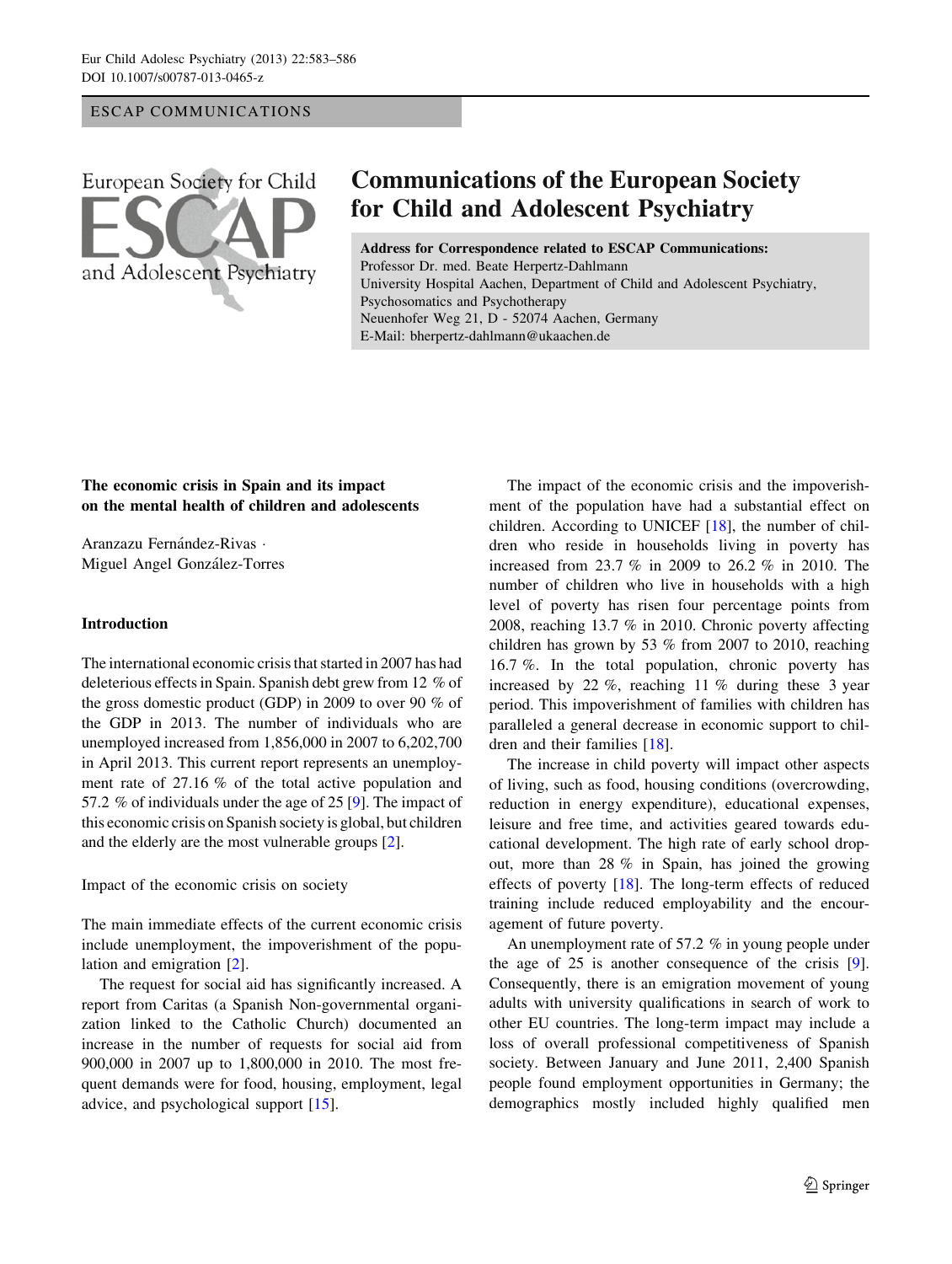between 25 and 35 years of age and represented a 49 % increase from the previous year [\[3](#page-2-0)].

#### Impact of the economic crisis on health

The Spanish health system has been decentralized to the 17 Autonomous Communities (regional departments). The system offers nearly universal coverage, and its funding originates from general tax revenues. A health department in each community is responsible for key areas, such as healthcare planning, public health and management of health services [[4,](#page-2-0) [11\]](#page-3-0).

In 2010, national and regional governments in Spain proposed major social spending cuts in response to a dra-matic rise in debt-related interest rates [\[4](#page-2-0), [11](#page-3-0)].

The central parliament in Madrid approved a 5–7 % salary reduction for all Spanish civil servants in 2010. Decrees on drug prices were passed in 2010 and 2011, which reduced drug expenditures [[4\]](#page-2-0). In April 2012, more health reform measures were approved by the government, including a reduction in the co-payment for pharmaceuticals and certain health products, a reduction in the overall health budget of  $\epsilon$ 7 billion, and other cost-containment measures [[17\]](#page-3-0). This combination of health reform measures has generated an important reduction in clinical activity, personnel redundancies, salary reductions, delay in payments to providers and a stop for major investments [\[4](#page-2-0)].

Another consequence of the economic crisis is the movement toward the privatization of the public healthcare system and a return to past organizational models in several Autonomous Communities. Health professionals, including mental health specialists [[16](#page-3-0)], have expressed their opposition to the transfer of public institutions to private corporations and to a reduction in resources and services.

Economic recession periods in developed, industrial countries are typically related to increases or decreases in mortality. The higher mortality related to medical reasons is due to an increase in cardiovascular pathologies, respiratory infections and chronic liver disease [[19\]](#page-3-0). The decline in mortality is thought to be the result of lower mortality in workplace and traffic-related accidents, as well as increases in leisure time, stress reduction and the ability to devote more time to self-care [\[1](#page-2-0), [2](#page-2-0)].

To date, the impact of the economic crisis in Spain on citizen health has not been clearly quantified by health indicators [[4\]](#page-2-0). In addition, the data concerning child and adolescent populations are less available.

In our view, some factors perform a protective role against crisis and its health and social consequences. Among these factors, the amount of existing savings, the support of the nuclear and extended family, the social welfare benefits and the informal economy play a critical protective role. The existence of these positive factors may delay the influence of economic changes in the health of the population  $[6]$  $[6]$ .

Impact of the economic crisis on mental health

Poverty, unemployment and mental health share a strong link. First, poverty itself is associated with psychological distress. Second, certain economic stressors, such as unemployment, generate poverty; these stressors often precede mental health difficulties, such as anxiety and depression. Thus, poverty is an important risk factor for mental illness. Finally, people with a serious and/or chronic mental disorder (e.g., schizophrenia) experience high levels of unemployment. Many of these individuals are dependent on welfare coverage and are therefore at risk for poverty [\[12](#page-3-0)].

Few studies have analyzed the impact of the economic crisis on mental health in Spain. A survey of primary care centers indicated that, compared with the pre-crisis period of 2006, the 2010 survey revealed significant increases in the proportion of patients with mood (19.4 percentage points increase in major depression and 10.8 percentage points increase in dysthymia), anxiety (8.4 percentage points increase in generalized anxiety disorder), somatoform (7.3 percentage points increase) and alcohol-related disorders (4.6 percentage points increase in alcohol dependence). Approximately one-third of the overall risk of major depression could be attributed to the combined risks of individual unemployment, family unemployment and mortgage payment difficulties [\[5\]](#page-2-0).

In general, there is an association between a rise in unemployment and an increase in suicide rates [\[1](#page-2-0), [10,](#page-3-0) [20](#page-3-0)]. Nevertheless, the available data in Spain show a reduction in the suicide rate between 2007 and 2010. This reduction is in contrast to the increasing suicide rate reported from other European countries, which may be related to the financial crisis [[17\]](#page-3-0). The rate of suicide in Spain in 2009 was 6.3 per 100,000 and has been slightly reduced in successive years. The number of deaths by suicide remains stable: 3,421 in 2008, 3,145 in 2010 and 3,180 in 2011 [\[8](#page-3-0)].

Economic adversity or poverty is strongly associated with mental health problems in childhood. An important survey performed in Ireland (over 12,000 participants between the ages of 5 and 16 years) indicated that 16 % of children from families with a weekly household income of under £100 had mental health problems; this was compared to 5 % of children from families with a weekly household income of more than £600. This study also found that children in Local Authority Care and refugee and asylum seeker children were at high risk of mental health problems [\[12](#page-3-0)].

Risk for depression, substance use, early sexual activity and criminal activity during adolescence are clearly increased by chronic exposure to poverty. The awareness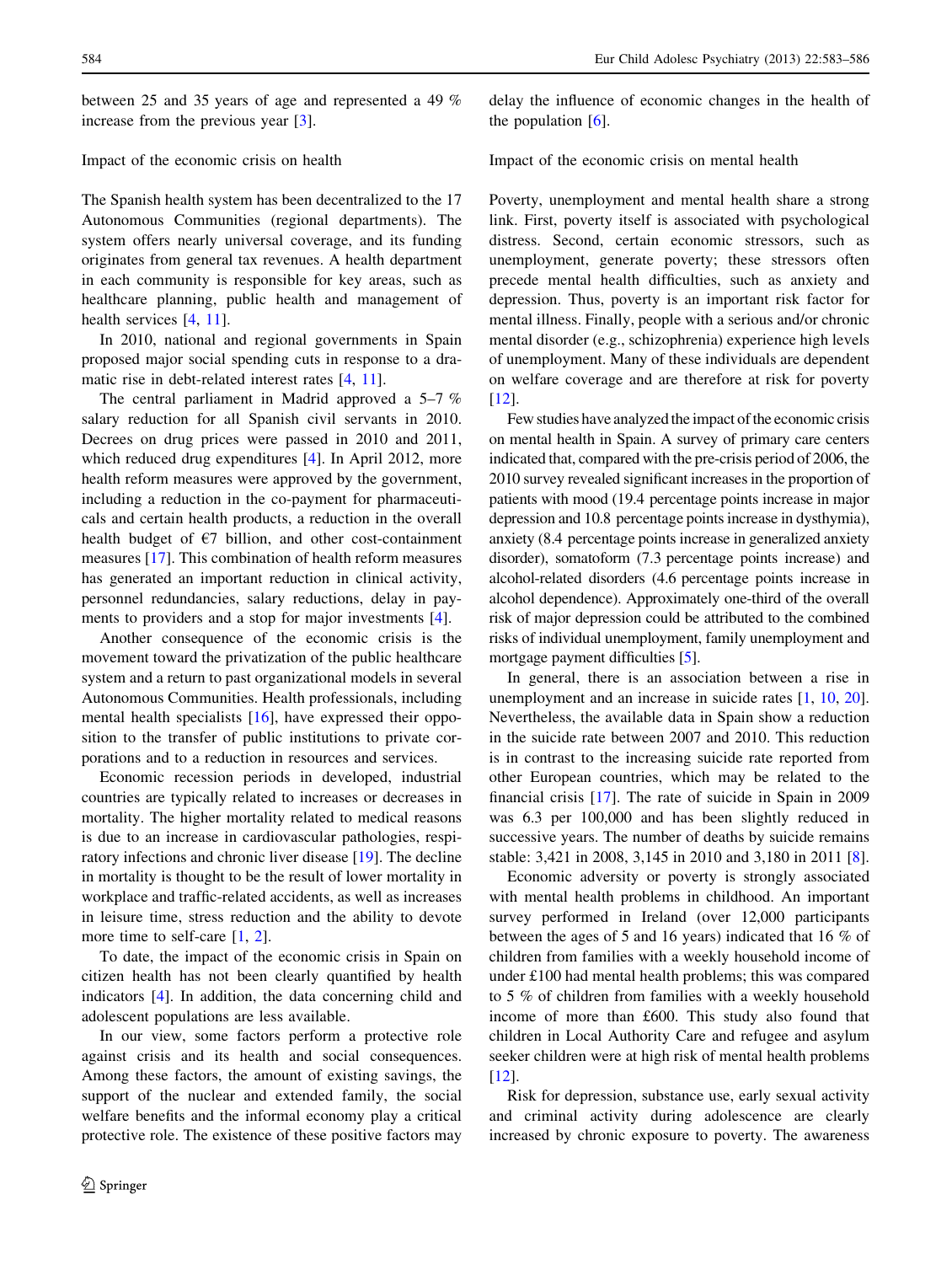<span id="page-2-0"></span>of financial difficulties within the family negatively impacts an adolescent's mental health. Specifically, this awareness is associated with depression in adolescent girls and drinking to the point of intoxication in boys. A sense of helplessness and feelings of shame and inferiority are also associated with the awareness of familial economic difficulties in adolescents [\[12](#page-3-0)].

Currently, there are insufficient data on the consequences of the economic crisis in Spain on children and adolescents. We know, however, that child poverty is increasing at an alarming rate, with the risk of generating deficits in cognitive, emotional and physical development in minors, and lifelong consequences on health and wellbeing [[20\]](#page-3-0).

To conclude, the impact of the economic crisis on three areas of critical importance to the mental health of children and adolescents includes the following: education, professional training and research.

Education in Spain has suffered cuts to its funding. The latest data published (2010) demonstrate an overall decrease in funding by 0.7 % compared to 2009. The cost associated with non-university education decreased by 2.4 %, while the cost of college education increased by 0.8 %. In terms of the 2010 GDP, funding for education amounted to 5.03 % [[13\]](#page-3-0).

Spain is one of the few EU countries that have not yet officially recognized the specialty of Child and Adolescent Psychiatry. Progress has been made in recent years with the endorsement of Child and Adolescent Psychiatry by the Ministry of Health [[14\]](#page-3-0) as a fundamental component in the development of psychiatric care to minors. However, the legal and administrative steps required are still pending. Significant spending cuts have facilitated the current impasse and have slowed the implementation of this specialty.

Mental and neurological diseases receive the most number of research grant projects and funding from the Instituto de Salud Carlos III (ISCIII), one of the key funders of health research in Spain. The number of people engaged in research and development (R and D) activities in Spain decreased by 3.1 % in 2011 over the previous year. Overall spending for public and private R and D decreased by 2.8 % in 2011 compared to 2010. That expenditure represented 1.33 % of the GDP. Government spending has decreased by 33.9 % since 2009. The total public budget for R&D and Innovation in respect to the GDP has gone from 0.92 % in 2009 to 0.60 % in 2012. This change represents a return to the budget level of 1985, when the current science and technology system was implemented in Spain [7].

In the absence of data on the effect of the economic crisis on general mental health and, in particular, on child and adolescent health, as well as the existence of data that differentiate Spain from other countries (i.e., suicide), it is difficult to assess what the future holds. With some degree of caution, national experts predict a wide range of negative consequences resulting from unemployment, poverty, inequality and changes in the organization of health and mental health care [6].

## Conclusions

The economic crisis has affected the Spanish society with great intensity. Increases in unemployment, poverty and inequality have paralleled the growth of debt and major cuts in social services, health, education and research. The data on the effects of this crisis on the health of the Spanish population are inadequate, particularly in the field of child and adolescent mental health. The available data indicate that there are no immediate health effects, although it is assumed that the combination of multiple factors will generate negative effects in the intermediate and long-term future.

Aranzazu Fernández-Rivas Division of Child and Adolescent Psychiatry Department of Psychiatry Basurto University Hospital, Bilbao, Spain e-mail: aranzazu.fernandezrivas@osakidetza.net

Aranzazu Fernández-Rivas, Miguel Angel González-Torres Department of Neuroscience University of the Basque Country, Bilbao, Spain

Miguel Angel González-Torres Department of Psychiatry Basurto University Hospital, Bilbao, Spain

#### References

- 1. Cooper B (2011) Economic recession and mental health: an overview. Neuropsychiatrie 25(3):113–117
- 2. Dávila Quintana CD, González López-Valcárcel B (2009) Crisis económica y salud. (Economic crisis and health). Gac Sanit 23(4):261–265
- 3. El País (2011) El número de españoles que emigran a Alemania se dispara por la crisis. [http://economia.elpais.com/economia/](http://economia.elpais.com/economia/2011/12/22/actualidad/1324542779_850215.html) [2011/12/22/actualidad/1324542779\\_850215.html](http://economia.elpais.com/economia/2011/12/22/actualidad/1324542779_850215.html)
- 4. Gené-Badia J, Gallo P, Hernández-Quevedo C, García-Armesto S (2012) Spanish health care cuts: penny wise and pound foolish? Heal Pol 106:23–28
- 5. Gili M, Roca M, Basu S, McKee M, Stucker D (2012) The mental health risks of economic crisis in Spain: evidence from primary care centres, 2006 and 2010. Eur J Pub Health 23(1):103–108
- 6. Gomez-Beneyto M (2013) Salud Mental, Crisis Económica y otras Crisis. Claustre Obert Universidad de Valencia. [http://](http://mediauni.uv.es/2714va#.UasY_-BoGrN) [mediauni.uv.es/2714va#.UasY\\_-BoGrN](http://mediauni.uv.es/2714va#.UasY_-BoGrN)
- 7. Instituto Nacional de Estadística INE (2012) Investigación y desarrollo tecnológico. Estadística sobre actividades  $I + D$  [http://](http://www.ine.es/prensa/np747.pdf) [www.ine.es/prensa/np747.pdf](http://www.ine.es/prensa/np747.pdf)